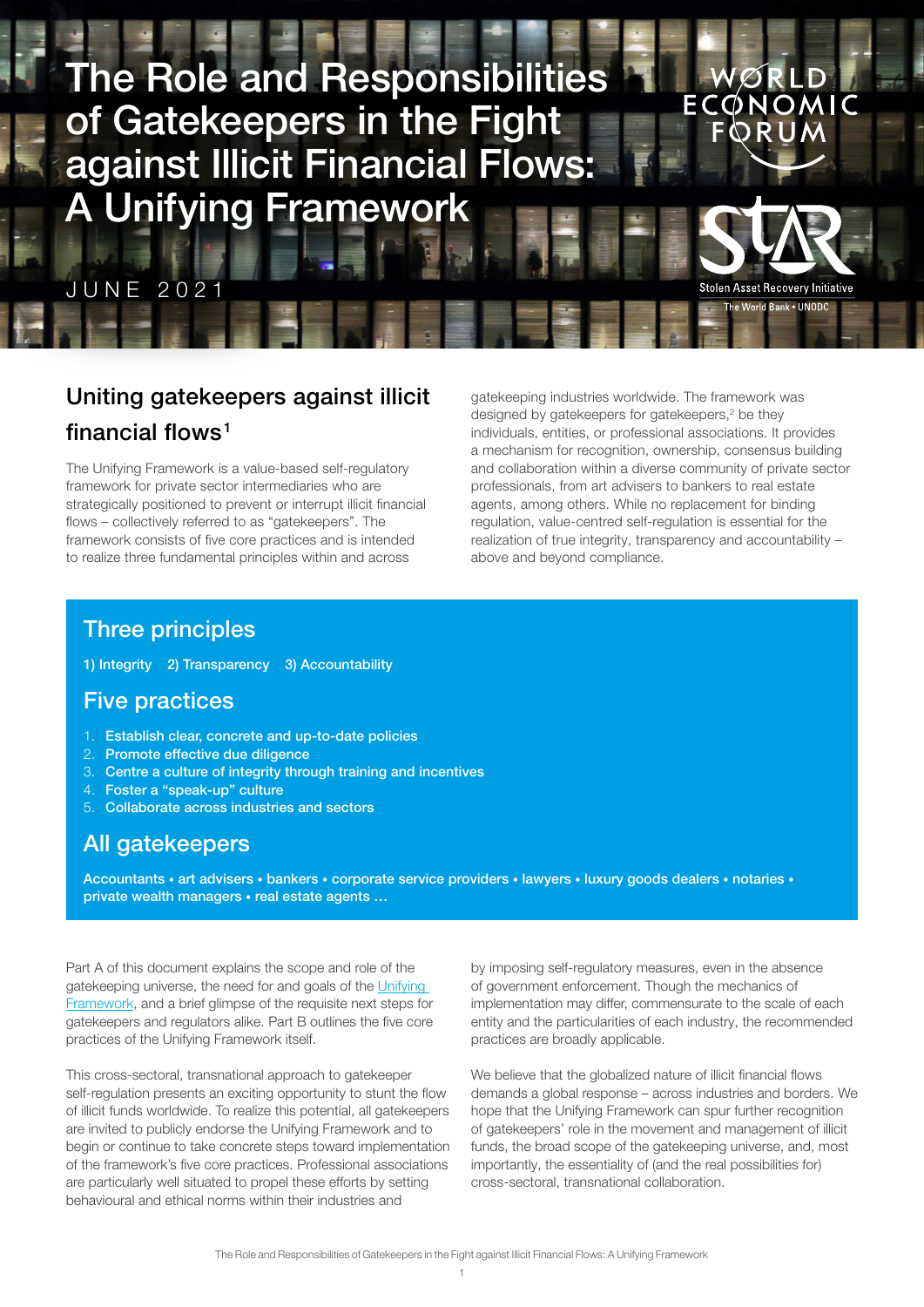## <span id="page-1-0"></span>Part A: Background

#### Who are the gatekeepers?

Global investigations – including the so‑called "Panama" and "Paradise" papers and the more recent "FinCEN Files" – have drawn widespread attention to the essential role of certain professional industries in relation to international money laundering, financial fraud, corruption schemes, tax/sanctions evasion and criminal/terrorist financing. To successfully commit and move the proceeds of such transactions, actors often require assistance from private sector intermediaries, most notably accountants, art advisers, bankers, corporate service providers, lawyers, luxury goods dealers, notaries, private wealth managers and real estate agents.

Regardless of whether such assistance is provided knowingly or unknowingly, these professionals can open access to financial markets, set up complex company structures, manage shell companies, and otherwise blur the nature and origin of ill-gotten gains.<sup>3</sup> Given their central role in the global economy, this professionally diverse group of service providers is also strategically situated to interrupt or prevent illicit financial flows by exercising appropriate due diligence when providing their specialized services.<sup>4</sup> While sometimes presented as "enablers" or "facilitators" of illicit activity, the reality is that much of the so-called enabling or facilitating is unintentional. Further, the term "gatekeepers" more accurately captures the dual potential to promote or impede illicit transactions.

Gatekeeping opportunities may be obvious, but the types of activities that enable the movement or investment of illicit funds may also closely resemble standard day-to-day work for professionals in these industries. Perfectly legal transactions, such as purchasing a home, investing in art, or creating a new corporation for a client, may aid illicit activities by coating their proceeds with the gloss of legitimacy. Absent proper knowledge, policies and procedures, it is often difficult for individual professionals to identify, act upon, or report clients or transactions intent on furthering corrupt behaviour.

### Harnessing gatekeeper potential

Past attempts to harness gatekeeper potential have almost exclusively taken a national and/or sector-specific approach to regulation.<sup>[5](#page-5-0)</sup> However, the diverse array of industries and fragmented regulatory frameworks – both cross‑sectorally and transnationally – stymie effective gatekeeper mobilization. While professionals in some countries are highly regulated, others have no affirmative duty to report suspected criminal activity or verify the origin of the assets they handle.<sup>[6](#page-5-0)</sup> This patchwork and frequently lacklustre approach to gatekeeper regulation has come at a high cost, allowing corrupt actors to manipulate markets, erode public services, fund criminal networks, waste trillions of dollars annually $^7$  $^7$  and damage the reputation of gatekeepers themselves. These costs are often unevenly distributed, thus exacerbating global economic inequalities.<sup>8</sup> High-profile investigations have demonstrated how, through the intentional or inadvertent assistance of gatekeepers, illicit funds flow out of developing or middle-income countries and into major financial centres far removed from people and places in need of public investment[.9](#page-5-0)

Effectively harnessing gatekeeper potential to combat illicit financial flows presents an opportunity to reduce the massive cost of corrupt behaviour and capitalize on the efficiency of honest markets. To this end, the Unifying Framework provides a set of practices designed to realize the three core principles of integrity, transparency and accountability within and across gatekeeping industries. It is intended to address any transaction that may objectively facilitate money laundering, corruption, financial fraud, tax/sanctions evasion, or criminal/terrorist financing, irrespective of whether such acts are codified as criminal in a given jurisdiction.

Professional associations, in particular, play a pivotal role in facilitating productive cooperation and incentivizing behavioural and cultural change among industry actors. This role is magnified in industries characterized by small‑scale practitioners, which may have less familiarity with or resources for implementing the recommended practices.

The Unifying Framework does not replace existing rules or regulations, such as those promoted by the Financial Action Task Force<sup>10</sup> and its member states. Rather, the framework aims to promote the practice of upholding transparency, integrity and accountability regardless of the present regulatory landscape. Through self-regulation and collective action, gatekeepers will be able to leverage their power and skills to combat illicit financial flows and enhance efficiency and welfare worldwide.

# Benefits of a common, cross-sectoral approach

The adoption of a common framework uniting the diverse array of gatekeeping professionals presents various benefits. First, such a framework invites collective recognition and collective action. Many gatekeepers and even entire gatekeeping industries do not fully appreciate their role in facilitating harmful financial activities. A unified framework recognizes the risks presented by actual or potential clients and the importance, across the board, of going above and beyond mere legal compliance. This includes creating actionable internal policies and incentive structures that are more focused on realizing the principles of integrity, transparency and accountability than on complying with a legally mandated regulatory floor. Abiding by a country's laws and regulations is necessary, but often insufficient. When it comes to corruption, money laundering, financial fraud, tax/ sanctions evasion and criminal/terrorist financing, pervasive regulatory gaps and under‑enforcement have prevented laws from meaningfully guiding gatekeeper behaviour, or stemming the flow of illicit funds.<sup>11</sup>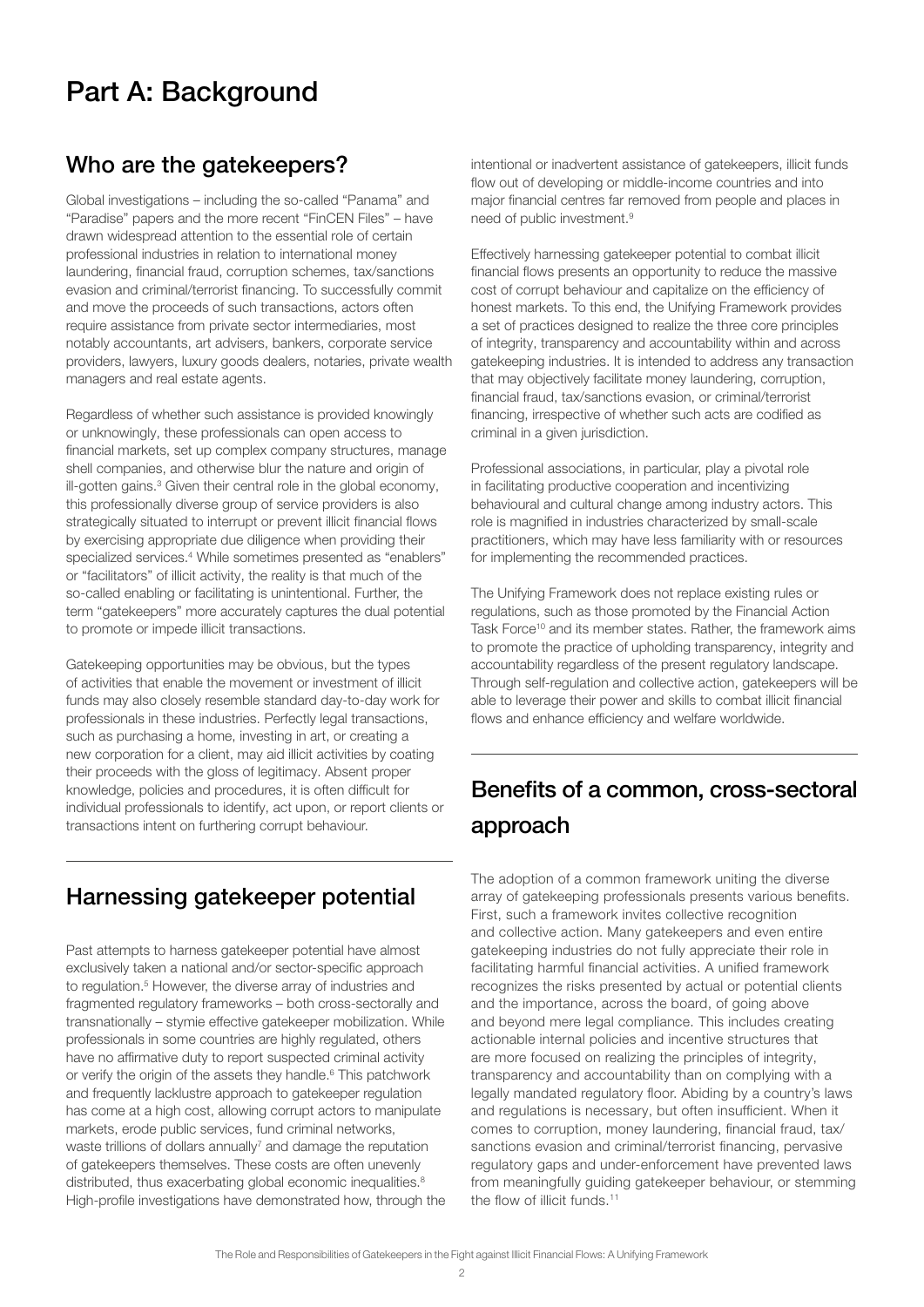<span id="page-2-0"></span>Second, the transnational and multi-sectoral nature of illicit financial flows demands a transnational and multi-sectoral response. Sophisticated corrupt actors are presently able to evade accountability by designing schemes that straddle various jurisdictions. The current universe of fragmented, sector-specific requlation cannot effectively capture such activities nor can it coordinate a response to prevent them. A common value‑based approach to the roles and responsibilities of gatekeepers would deter such schemes by streamlining cross‑sectoral and transnational cooperation while also building trust and confidence across and within gatekeeping industries. This approach more adequately addresses the reality of our interconnected world, in which the weakness of one gatekeeper becomes the weakness of all. Implementing common ethical standards reduces the ability of corrupt actors to seek out weak links. Furthermore, the Unifying Framework does not intend to preclude the development of more sector‑specific recommendations. Rather, it provides a common foundation from which such initiatives can take shape.

Finally, the development of a unified ethical framework will minimize the costs of illicit financial flows to society while maximizing the benefits of increased integrity. The economic waste of corruption and money laundering, combined with the cost of investigations, prosecutions and financial recovery, amount to a high toll exacted upon societies, governments and private sector actors. Putting the Unifying Framework into practice will help prevent corrupt acts ex-ante, and thus mitigate the costs of corruption and prosecutorial fallout. Particularly in light of demonstrated international commitment to investigate and prosecute grand corruption, money laundering and financial fraud, gatekeepers would save money, time and stress by embracing a proactive, instead of reactive, approach to corrupt behaviour. Additionally, the Unifying Framework offers gatekeepers significant benefits. It will help grow gatekeepers' social license to operate in high-risk and low-risk environments alike – an increasingly valuable asset that is hard to obtain and easy to lose. Furthermore, given the growing emphasis around corporate environmental, social and governance standards, as well as respect for human rights, this framework provides gatekeepers with many of the basic tools necessary to overcome the next wave of regulatory hurdles.

### Looking forward

To maximize its effectiveness, the Unifying Framework must be paired with in‑depth adaptations and guidance at the sector-level and a similar framework for regulators. As to the former, this task force intends to tackle transnational sector-specific quidance by continuing to leverage the insights of industry leaders and welcoming the collaboration of interested parties. As to the latter, it is important to urge governments to coordinate and implement unifying measures, as well as robust oversight and enforcement mechanisms. It is also crucial that governments and gatekeeping industries build goodwill and establish avenues for information-sharing and public-private collaboration. Both self-regulation and government regulation can and should function as complementary forces in the pursuit of efficient and honest markets.

#### Gatekeeper task force

The Unifying Framework was developed by a cross-sectoral task force of industry leaders convened by the World Economic Forum Partnering Against Corruption Initiative (PACI)<sup>12</sup> and the Global Future Council on Transparency and Anti-Corruption,<sup>13</sup> in conjunction with the Council's agenda for business integrity.<sup>[14](#page-5-0)</sup> The project also benefitted from the support of the joint World Bank‑UNODC Stolen Asset Recovery Initiative[.15](#page-5-0) The task force itself represents leaders in finance, investment, corporate law, art and antiquities markets, and real estate, with the goal of creating a framework by gatekeepers for gatekeepers.[16](#page-6-0)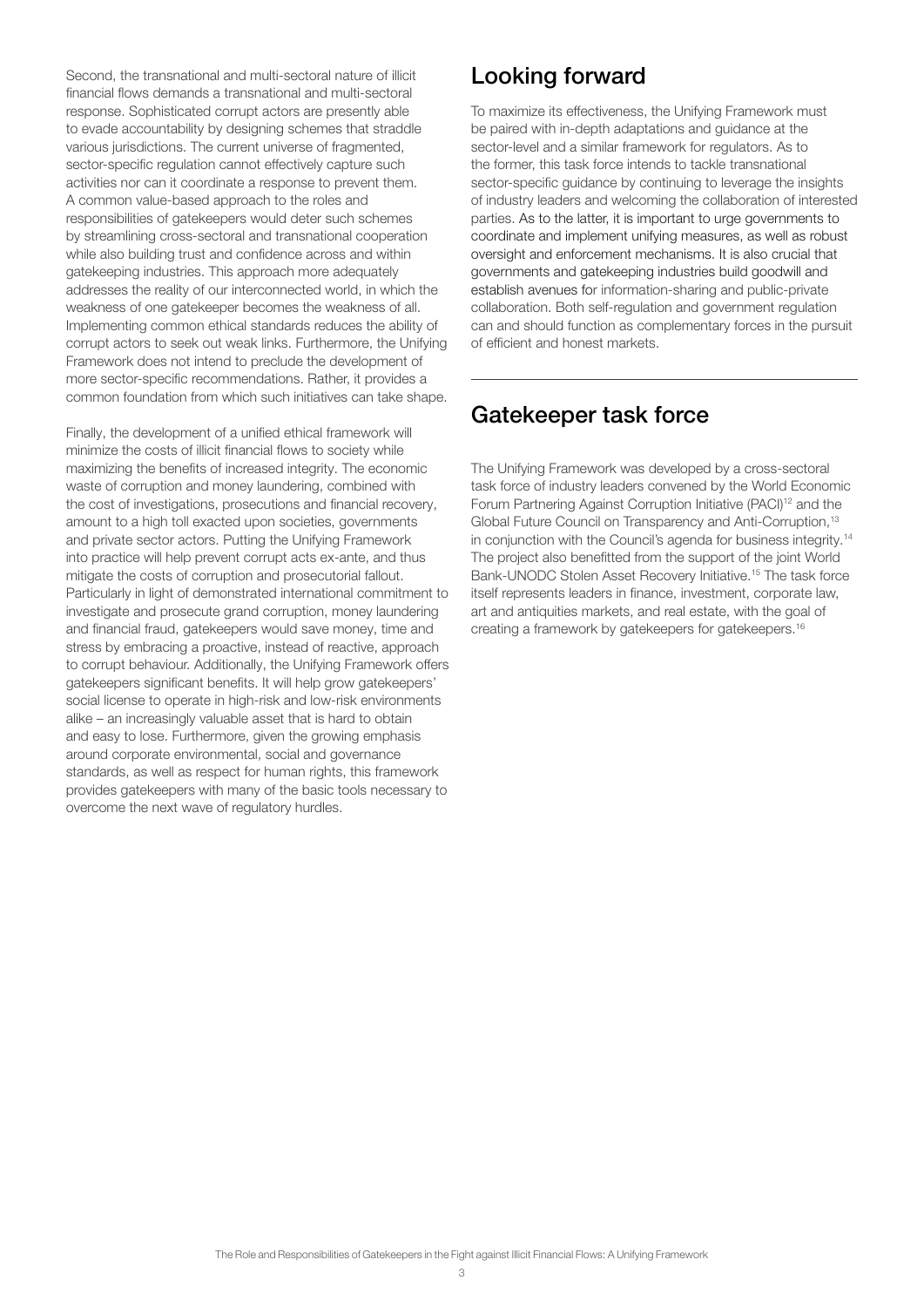# <span id="page-3-0"></span>Part B: The Unifying Framework

At the core of the Unifying Framework are three fundamental principles:

- 1) Integrity
- 2) Transparency
- 3) Accountability

However, absent actionable policies, these fundamental principles are at risk of becoming empty promises. To this end, the framework's recommended practices should be embedded into each gatekeeper's DNA as a means for achieving the three core principles, rather than as an end in themselves. In a similar vein, while the following five practices form the basis of the Unifying Framework today, this framework is intended to function as a living document that will develop overtime as relevant parties, industries and best practices change – all towards the goal of achieving integrity, transparency and accountability within this linchpin in the global economy. All gatekeepers are invited to publicly endorse the Unifying Framework and to begin or continue to take concrete steps towards implementation of the framework's core principles and practices.

## 1. Establish clear, concrete and up-to-date policies

Gatekeepers should establish clear and concrete policies regarding their overarching commitment to transparency, integrity and accountability, as well as to each of the below practices. Companies and professional associations should also revise confidentiality policies and practices to prioritize integrity over client interests when necessary. Policies should be written, distributed to all employees and contractors, and made publicly available to the greatest extent possible. They should also be clearly communicated and actively embraced by those in top leadership positions. Where norms or policies are ambiguous, ample research demonstrates a natural inability to classify situations as ethical[.17](#page-6-0) This tendency is exacerbated in contexts that present the potential for personal financial gain or professional advancement[.18](#page-6-0) Specificity and clarity in an institution's anti-corruption and anti-money laundering policies help minimize the ability to consciously or subconsciously rationalize self‑interested and destructive practices. Gatekeeping is eroded by the assumption that ethical dilemmas will be obvious or intuitive.

To effectively tailor internal policies, gatekeepers should perform thorough risk assessments, at a minimum, on an annual basis and in response to internal and external changes in markets, clientele, or practices and patterns of abuse. This will allow gatekeepers to understand how vulnerabilities manifest within their own organizations and within their clients. While some risks may persist for decades, geographic patterns and popular destinations for corrupt funds can fluctuate rapidly in response to substantive and procedural developments at the national, regional, or sector level. Further, recent advancements in the digital global financial system, such as blockchain and cryptocurrencies, reinforce the importance of continuously re‑evaluating risks and adjusting

internal policies, practices and employee education accordingly. Finally, as these policies evolve overtime, it is essential that resource allocation follows suit. Even the most robust policies can be made meaningless by underfunding.

### 2. Promote effective due diligence

To stem the flow of illicit funds, gatekeepers must know their client network and the source of their clients' assets. While gatekeepers should always conduct adequate due diligence, certain contexts require a heightened level of due diligence, which may be triggered by client characteristics or by red flags raised during the course of a transaction.<sup>19</sup>

Gatekeepers should systematically engage in enhanced due diligence where the risk of financial crime is categorically high, such as when dealing with politically exposed persons,<sup>20</sup> high-value transactions (particularly those involving cash or non‑financed purchases), complex or opaque organizational structures, and organizations or individuals with significant presence in high-risk jurisdictions. A more individualized approach to enhanced due diligence should be triggered when clients raise red flags, regardless of the initial risk rating. For example, transactions that appear to make little economic sense, or clients who are particularly adamant on withholding key identifying information. It is important that red flags are triggered at the earliest possible opportunity, before gatekeepers become compromised by or overly enmeshed in a suspicious transaction. The characteristics and metrics that prompt both systematic and individualized enhanced due diligence should be revised, at a minimum, on an annual basis and in response to changes in practices and patterns of abuse.

Finally, when providing services for a legal entity, it is essential that gatekeepers know the entity's ultimate beneficiaries. Legal and regulatory measures to increase transparency around so called "beneficial owners" (i.e. those who ultimately own or have control over a legal entity) are gaining momentum in key markets worldwide, but gatekeepers should not wait for legislatures to act. Rather, gatekeepers should proactively begin to establish a system for addressing non-disclosure of beneficial ownership, and develop procedures for uniformly gathering and retaining this information. Knowing one's true customer and/or end user reduces risks and saves costs in the long term by avoiding unexpected complications or litigation.

## 3. Centre a culture of integrity through training and incentives

Gatekeepers should fully integrate a culture of integrity within their organizational structure. Since corporate culture defines what it takes to build consensus and succeed within an organization, it plays a central role in shaping behaviour and decision-making.<sup>[21](#page-6-0)</sup> Corporations must turn their attention to how key dimensions of corporate culture, such as values, leadership, norms and incentives, might support or undermine commitments to transparency and anti-corruption.<sup>22</sup>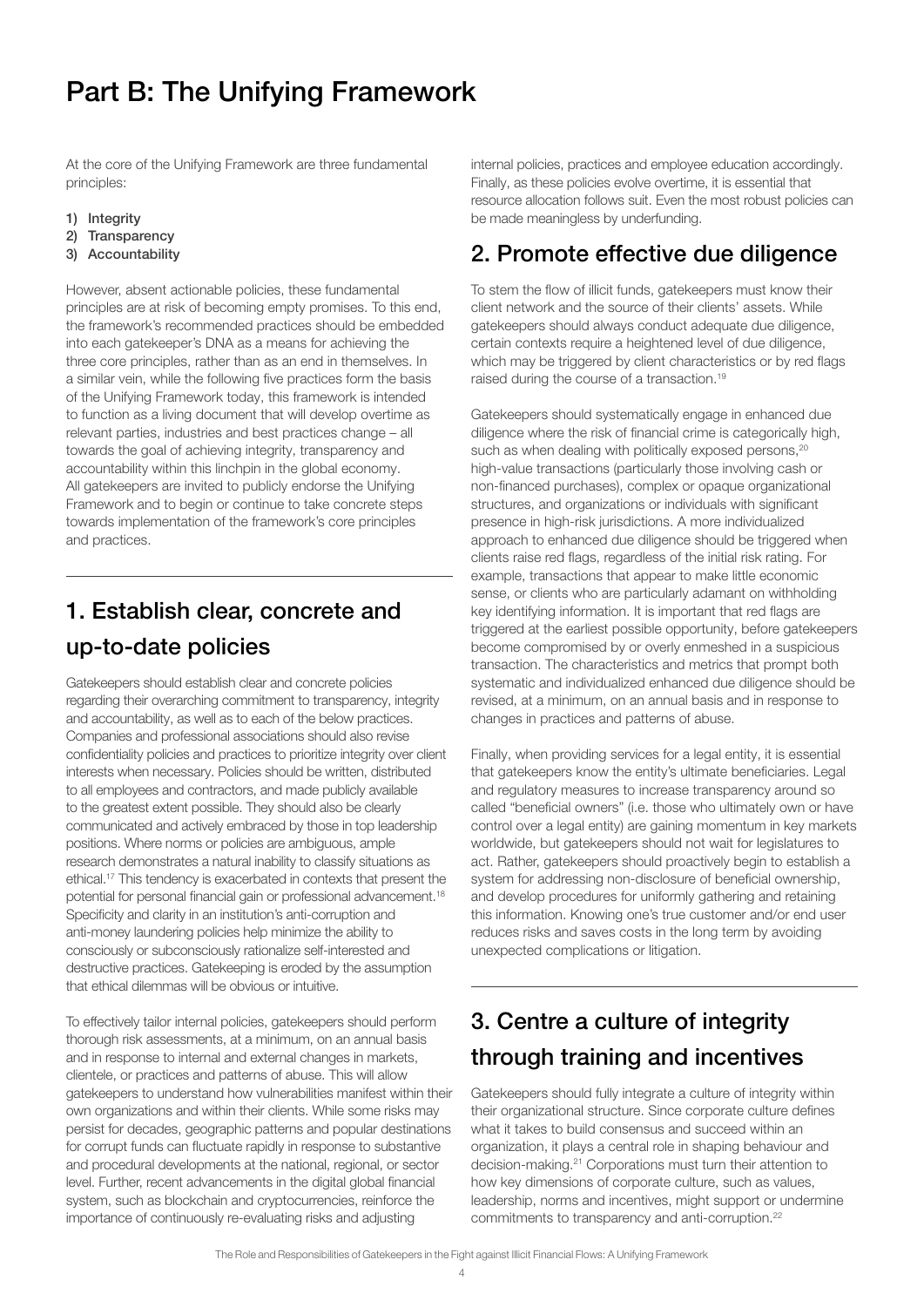<span id="page-4-0"></span>Integrity is not a state, it is an act. Concrete practices – above and beyond written policies or mission statements – play a powerful role in signaling a company's true culture and priorities. To foster a culture of integrity, organizations should prioritize internal training and incentives. For example, employees and contractors should be incentivized to uphold transparent and honest business practices. This also requires adequate oversight from and accountability of senior management. Additionally, employees, at all levels, should receive up-to-date education and training on the risks and prevalence of illicit funds within their gatekeeping industry. The duty to uphold integrity should not be siloed into a niche role within the corporate structure, but rather integrated into the responsibilities of each and every employee. They need to understand their vulnerabilities and be equipped to resist undue pressures from corrupt actors. By adopting practices such as these, gatekeepers can meaningfully centre integrity within their corporate culture.

#### 4. Foster a "speak-up" culture

Gatekeepers should promote open communication and proactively destigmatize the practice of speaking up[.23](#page-6-0) Evidence overwhelmingly indicates that most whistleblowers' first intuition and intention is to report internally.<sup>[24](#page-6-0)</sup> Embracing an open organizational culture will maximize the likelihood that suspicious conduct is reported and addressed in‑house, which reduces the financial and reputational costs of public exposure[.25](#page-6-0) 

Gatekeepers can promote a speak‑up culture in their workplace by ensuring that all employees and contractors are aware of the processes for communicating and handling concerns internally. These processes should allow for multiple avenues of reporting and guarantee that reports are handled by neutral parties, either within or outside of the organization. To the greatest extent possible, gatekeepers should maintain whistleblower anonymity or confidentiality and provide support in the form of confidential guidance and follow‑up. Finally, it is essential that gatekeepers presume reports are made in good faith and protect whistleblowers against retaliation.[26](#page-6-0) These measures harness the benefits of a receptive corporate culture while also acknowledging the personal risk involved in speaking out.

### 5. Collaborate across industries and sectors

Gatekeepers should proactively take advantage of the broad network of similarly situated professionals. This includes collaboration and communication across borders and industries. Like the parable of the six blind men and the elephant, the distinct and historically siloed nature of gatekeeping industries has resulted in an incomplete understanding of corrupt actors and the risks they pose.

In particular, gatekeepers can bolster market integrity through the sharing of best practices. Gatekeepers can help one another overcome implementation barriers or transform entrenched, ineffective practices. While some professionals and entities are old hands at addressing risks related to financial crime, others may be more tech‑adept or open to experimentation. Everyone has something to learn.

Without prejudice to legal and professional obligations, sharing client information can cut the costs of rooting out illicit funds and reduce the risk of unexpectedly encountering legal issues. While this degree of collaboration may be unprecedented in many gatekeeping industries, institutions are increasingly recognizing the need for shared databases, information streams and standards in order to rid their markets of illicit funds.<sup>[27](#page-6-0)</sup> Further, the advent of privacy enhancing technologies<sup>28</sup> expands the extent to which gatekeepers can be transparent and collaborative without compromising pre‑existing legal duties.

Finally, gatekeepers and state actors should pursue opportunities for public‑private collaboration. National anti-corruption and anti-money laundering systems rely heavily on the private sector for gathering information, detecting the movement of illicit funds and enforcing relevant regulations. States will be able to reduce the costs and collateral of regulation and enforcement if government agencies are able to work with gatekeepers to verify information across borders and industries. In the same vein, private sector actors could benefit immensely from reliable communication with and information from regulatory bodies and enforcement authorities, including access to relevant databases to aid client due diligence. Increasing transparency and collaboration across the public‑private divide can help all actors productively guide market behaviour and stem the flow of illicit funds worldwide.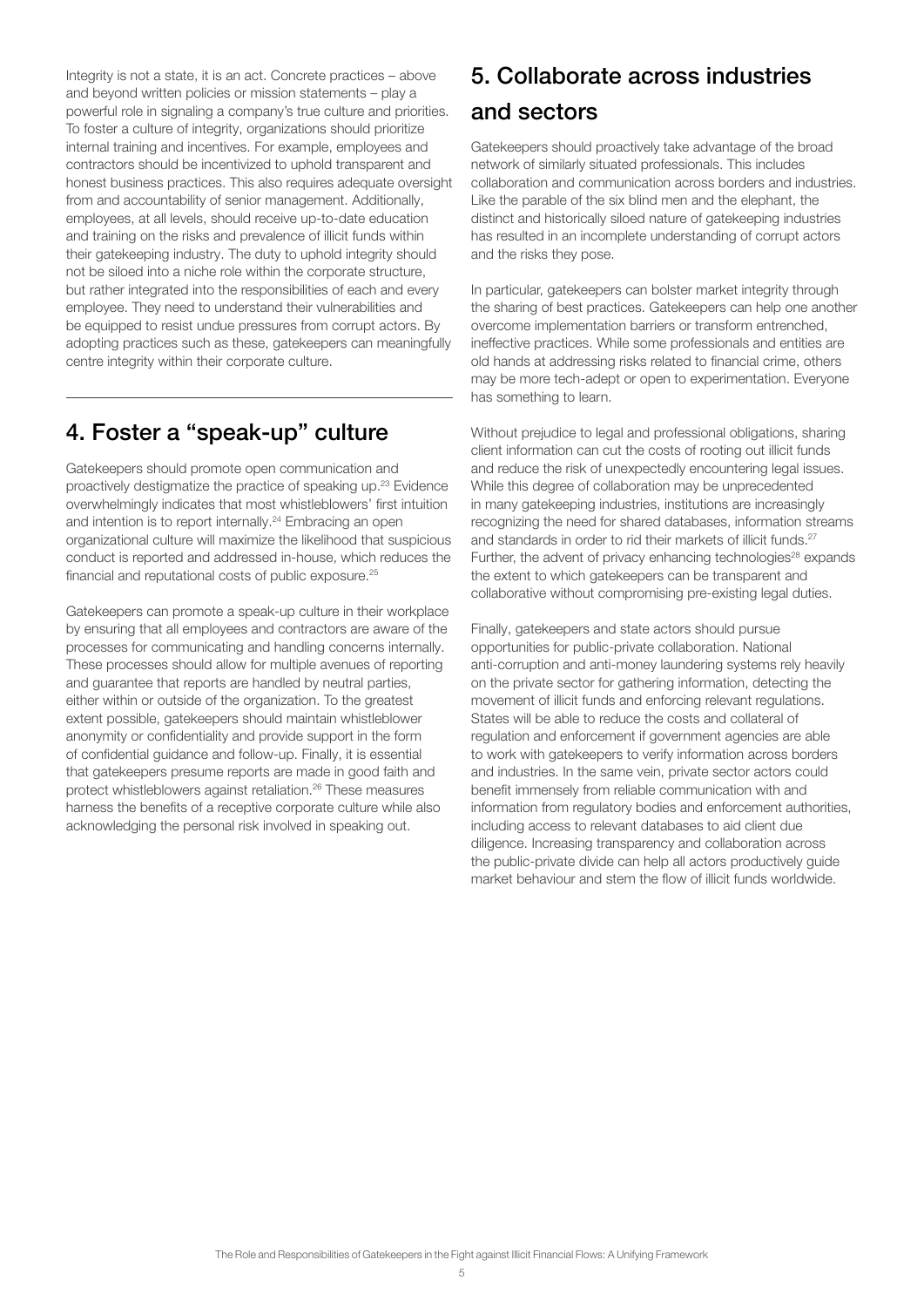# <span id="page-5-0"></span>**Endnotes**

- [1.](#page-0-0) The term "illicit financial flows" is generally used to describe the movement of funds that are illegal in their source, transfer, or intended use, such as the proceeds of tax evasion, capital for terrorist financing, or corruption. Our definition of illicit financial flows does not start and stop with the letter of the law, but rather encompasses such acts regardless of whether they are codified as criminal in a particular jurisdiction.
- [2.](#page-0-0) The Unifying Framework was drafted by the Gatekeeper Task Force, see infra note 16, and underwent a consultation process with selected industry stakeholders.
- [3.](#page-1-0) See, e.g. FATF & Egmont Group, Concealment of Beneficial Ownership, July 2018, [https://www.fatf-gafi.org/media/](https://www.fatf-gafi.org/media/fatf/documents/reports/FATF-Egmont-Concealment-beneficial-ownership.pdf) [fatf/documents/reports/FATF-Egmont-Concealment-beneficial-ownership.pdf;](https://www.fatf-gafi.org/media/fatf/documents/reports/FATF-Egmont-Concealment-beneficial-ownership.pdf) Transparency International, G20 Position Paper: Anti-Money Laundering, January 2017, https://www.transparency.org/en/publications/g20-position-paper-antimoney-laundering-2017; World Bank, Stolen Asset Recovery Initiative (StAR), The Puppet Masters: How the Corrupt Use Legal Structures to Hide Stolen Assets and What to Do About It, 2011, [https://openknowledge.worldbank.org/bitstream/](https://openknowledge.worldbank.org/bitstream/handle/10986/2363/9780821388945.pdf?sequence=6&isAllowed=y) [handle/10986/2363/9780821388945.pdf?sequence=6&isAllowed=y.](https://openknowledge.worldbank.org/bitstream/handle/10986/2363/9780821388945.pdf?sequence=6&isAllowed=y)
- [4.](#page-1-0) See Kraakman, Reinier H., "Gatekeepers: The Anatomy of a Third-Party Enforcement Strategy", Journal of Law, Economics, & Organization, vol., no. 1, 1986, pp. 53-54.
- [5.](#page-1-0) See, e.g. International Ethics Standards Board for Accountants, International Code of Ethics for Professional Accountants, [https://www.ethicsboard.org/international-code-ethics-professional-accountants;](https://www.ethicsboard.org/international-code-ethics-professional-accountants) ABA, Model Rules of Professional Conduct, [https://www.americanbar.org/groups/professional\\_responsibility/publications/model\\_rules\\_of\\_professional\\_conduct;](https://www.americanbar.org/groups/professional_responsibility/publications/model_rules_of_professional_conduct) Association of Professional Art Advisors, APAA Code of Ethics, <https://www.artadvisors.org/about/code-of-ethics>.
- [6.](#page-1-0) See, e.g. Collin, Matthew, What the FinCEN Leaks Revel about the Ongoing War on Dirty Money, Brookings, September 2020, [https://www.brookings.edu/blog/up-front/2020/09/25/what-the-fincen-leaks-reveal-about-the-ongoing-war-on-dirty](https://www.brookings.edu/blog/up-front/2020/09/25/what-the-fincen-leaks-reveal-about-the-ongoing-war-on-dirty-money)[money](https://www.brookings.edu/blog/up-front/2020/09/25/what-the-fincen-leaks-reveal-about-the-ongoing-war-on-dirty-money); Portman, Rob and Tom Carper, Permanent Subcommittee on Investigations Staff Report: The Art Industry and U.S. Policies that Undermine Sanctions, U.S. Senate, July 2020, [https://www.hsgac.senate.gov/imo/media/doc/2020-07-](https://www.hsgac.senate.gov/imo/media/doc/2020-07-29%20PSI%20Staff%20Report%20-%20The%20Art%20Industry%20and%20U.S.%20Policies%20that%20Undermine%20Sanctions.pdf)[29%20PSI%20Staff%20Report%20-%20The%20Art%20Industry%20and%20U.S.%20Policies%20that%20Undermine%20](https://www.hsgac.senate.gov/imo/media/doc/2020-07-29%20PSI%20Staff%20Report%20-%20The%20Art%20Industry%20and%20U.S.%20Policies%20that%20Undermine%20Sanctions.pdf) [Sanctions.pdf;](https://www.hsgac.senate.gov/imo/media/doc/2020-07-29%20PSI%20Staff%20Report%20-%20The%20Art%20Industry%20and%20U.S.%20Policies%20that%20Undermine%20Sanctions.pdf) Transparency International, Who is Opening the Gates for the Kleptocrats?, June 2020, [https://www.](https://www.transparency.org/en/news/who-is-opening-the-gates-for-kleptocrats) [transparency.org/en/news/who-is-opening-the-gates-for-kleptocrats](https://www.transparency.org/en/news/who-is-opening-the-gates-for-kleptocrats) [hereinafter Kleptocrats]; OECD and International Bar Association, Report of the Task Force on the Role of Lawyers and International Commercial Structures, 2019, [https://www.](https://www.ibanet.org/Conferences/The-role-of-lawyers-in-international-commercial-structures.aspx) [ibanet.org/Conferences/The-role-of-lawyers-in-international-commercial-structures.aspx.](https://www.ibanet.org/Conferences/The-role-of-lawyers-in-international-commercial-structures.aspx)
- [7.](#page-1-0) International Monetary Fund, Corruption: Costs and Mitigating Strategies, May 2016, [https://www.imf.org/external/pubs/ft/](https://www.imf.org/external/pubs/ft/sdn/2016/sdn1605.pdf) [sdn/2016/sdn1605.pdf](https://www.imf.org/external/pubs/ft/sdn/2016/sdn1605.pdf).
- [8.](#page-1-0) Tax Justice Network, Financial Secrecy Index: Introducing the FSI 2020, [https://fsi.taxjustice.net/en.](https://fsi.taxjustice.net/en)
- [9.](#page-1-0) See e.g. Kunzelman, Michael, "US Authorities Move to Seize Ex-Gambia Dictator's Mansion", Washington Post, 16 July 2020, [https://www.washingtonpost.com/national/us-authorities-move-to-seize-ex-gambia-dictators-mansion/2020/07/16/](https://www.washingtonpost.com/national/us-authorities-move-to-seize-ex-gambia-dictators-mansion/2020/07/16/cd2b8612-c779-11ea-a825-8722004e4150_story.html) [cd2b8612-c779-11ea-a825-8722004e4150\\_story.html;](https://www.washingtonpost.com/national/us-authorities-move-to-seize-ex-gambia-dictators-mansion/2020/07/16/cd2b8612-c779-11ea-a825-8722004e4150_story.html) "Teodorin Obiang: French Court Fines Equatorial Guinea VP", BBC, 10 February 2020, [https://www.bbc.com/news/world-europe-51449951.](https://www.bbc.com/news/world-europe-51449951)
- [10.](#page-1-0) FATF, International Standards on Combatting Money Laundering and the Financing of Terrorism & Proliferation, October 2020, <https://www.fatf-gafi.org/media/fatf/documents/recommendations/pdfs/FATF%20Recommendations%202012.pdf>.
- [11.](#page-1-0) Kleptocrats, supra note 6.
- [12.](#page-2-0) World Economic Forum, Partnering Against Corruption Initiative, [https://www.weforum.org/communities/partnering-against](https://www.weforum.org/communities/partnering-against-corruption-initiative)[corruption-initiative](https://www.weforum.org/communities/partnering-against-corruption-initiative).
- [13.](#page-2-0) World Economic Forum, Global Future Council on Transparency and Anti-Corruption, [https://www.weforum.org/communities/](https://www.weforum.org/communities/gfc-on-transparency-and-anti-corruption) [gfc-on-transparency-and-anti-corruption.](https://www.weforum.org/communities/gfc-on-transparency-and-anti-corruption)
- [14.](#page-2-0) The four key pillars of the Global Future Council on Transparency and Anti-Corruption agenda include ethics beyond compliance, corporate culture, emerging technologies and collective action. See World Economic Forum Global Future Council on Transparency and Anti-Corruption, Ethics and Integrity Beyond Compliance, October 2020, [http://www3.weforum.](http://www3.weforum.org/docs/WEF_GFC_on_Transparency_and_AC_pillar1_beyond_compliance_2020.pdf) [org/docs/WEF\\_GFC\\_on\\_Transparency\\_and\\_AC\\_pillar1\\_beyond\\_compliance\\_2020.pdf](http://www3.weforum.org/docs/WEF_GFC_on_Transparency_and_AC_pillar1_beyond_compliance_2020.pdf).
- [15.](#page-2-0) World Bank and UNODC, Stolen Asset Recovery Initiative,<https://star.worldbank.org>.